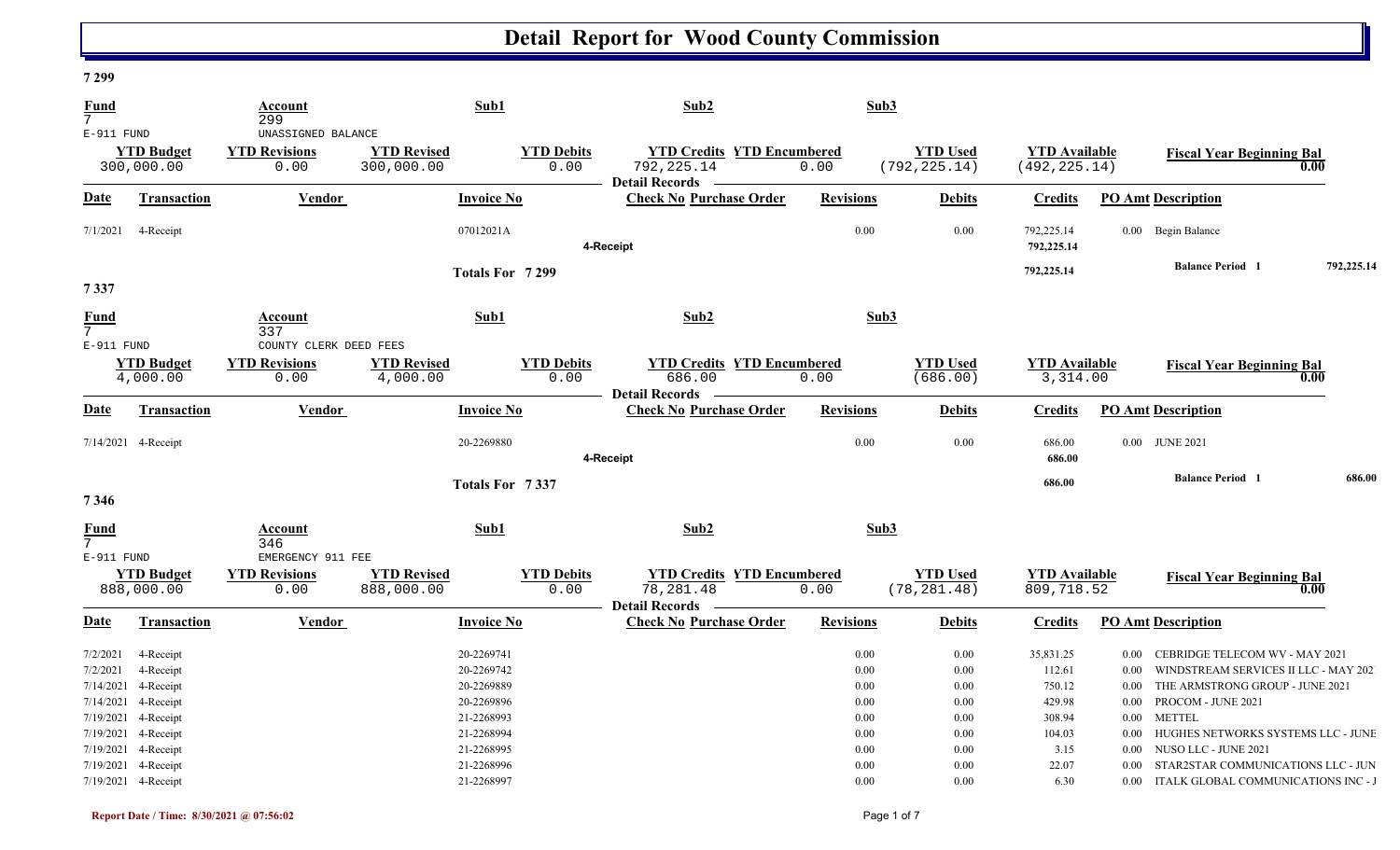|                        | <b>Detail Report for Wood County Commission</b> |                          |              |                         |              |                                                                                            |  |  |  |  |  |
|------------------------|-------------------------------------------------|--------------------------|--------------|-------------------------|--------------|--------------------------------------------------------------------------------------------|--|--|--|--|--|
| 7/19/2021 4-Receipt    |                                                 | 21-2268998               | 0.00         | 0.00<br>19.50           |              | 0.00 TAXCONNEX LLC - JUNE 2021                                                             |  |  |  |  |  |
| 7/22/2021              | 4-Receipt                                       | 21-2269073               | 0.00         | 15,717.48<br>0.00       | $0.00\,$     | <b>JUNE 2021</b>                                                                           |  |  |  |  |  |
| 7/22/2021              | 4-Receipt                                       | 21-2269074               | 0.00         | 0.00<br>25.22           | 0.00         | <b>FRONTIER COMMUNICATIONS - JUNE 2021</b>                                                 |  |  |  |  |  |
| 7/22/2021              | 4-Receipt                                       | 21-2269075               | 0.00         | 0.00<br>61.75           | $0.00\,$     | TAXCONNEX LLC - JUNE 2021                                                                  |  |  |  |  |  |
| 7/22/2021              | 4-Receipt                                       | 21-2269076               | 0.00         | 0.00<br>247.00          | 0.00         | SPECTROCEL INC - JUNE 2021                                                                 |  |  |  |  |  |
| 7/22/2021              | 4-Receipt                                       | 21-2269077               | 0.00         | 0.00<br>551.00          | 0.00         | <b>IDT CORPORATION - JUNE 2021</b>                                                         |  |  |  |  |  |
| 7/22/2021              | 4-Receipt                                       | 21-2269078               | 0.00         | 0.00<br>50.96           | 0.00         | COMCAST IP PHONE LLC - JUNE 2021                                                           |  |  |  |  |  |
| 7/22/2021              | 4-Receipt                                       | 21-2269079               | 0.00         | 0.00<br>500.50          | 0.00         | LEVEL 3 COMMUNICATIONS LLC - JUNE 20                                                       |  |  |  |  |  |
| 7/26/2021              | 4-Receipt                                       | 21-2269125               | 0.00         | 0.00<br>11,248.25       | 0.00         | CAS CABLE - JULY 2021                                                                      |  |  |  |  |  |
| 7/26/2021              | 4-Receipt                                       | 21-2269126               | 0.00         | 0.00<br>12.74           | 0.00         | MCI METRO ACCESS - JUNE 2021                                                               |  |  |  |  |  |
| 7/26/2021              | 4-Receipt                                       | 21-2269127               | 0.00         | 0.00<br>70.07           | 0.00         | FUSION CLOUD SERVICES LLC - JUNE 2021                                                      |  |  |  |  |  |
| 7/26/2021              | 4-Receipt                                       | 21-2269128               | 0.00         | 0.00<br>101.92          | $0.00\,$     | MCI COMMUNICATIONS SERVICES LLC - J                                                        |  |  |  |  |  |
| 7/26/2021              | 4-Receipt                                       | 21-2269129               | 0.00         | 0.00<br>257.98          | $0.00\,$     | ALLTEL CORPORATIONS - JUNE 2021                                                            |  |  |  |  |  |
| 7/26/2021              | 4-Receipt                                       | 21-2269130               | 0.00         | 0.00<br>22.29           | 0.00         | CELLCO PARTNERSHIP - JUNE 2021                                                             |  |  |  |  |  |
| 7/26/2021              | 4-Receipt                                       | 21-2269131               | 0.00         | 0.00<br>60.51           | 0.00         | SPRINT COMMUNICATIONS - JUNE 2021                                                          |  |  |  |  |  |
| 7/26/2021              | 4-Receipt                                       | 21-2269132               | 0.00         | 3,630.90<br>0.00        | 0.00         | <b>GRANITE TELECOMMUNICATIONS LLC - JI</b>                                                 |  |  |  |  |  |
| 7/26/2021              | 4-Receipt                                       | 21-2269133               | 0.00         | 0.00<br>152.88          | 0.00         | 8X8 INC - JUNE 2021                                                                        |  |  |  |  |  |
| 7/26/2021              | 4-Receipt                                       | 21-2269134               | 0.00         | 0.00<br>47.77           | 0.00         | IP NETWORKED SERVICES - JUNE 2021                                                          |  |  |  |  |  |
| 7/26/2021              | 4-Receipt                                       | 21-2269135               | 0.00         | 0.00<br>82.81           | 0.00         | CBTS TECHNOLOGY SOLUTIONS - JUNE 20                                                        |  |  |  |  |  |
| 7/26/2021              | 4-Receipt                                       | 21-2269136               | 0.00         | 398.12<br>0.00          | 0.00         | <b>BANDWIDTH INC - JUNE 2021</b>                                                           |  |  |  |  |  |
| 7/26/2021              | 4-Receipt                                       | 21-2269137               | 0.00         | 1,700.79<br>0.00        | 0.00         | AT&T CORP - JUNE 2021                                                                      |  |  |  |  |  |
| 7/26/2021              | 4-Receipt                                       | 21-2269138               | 0.00         | 0.00<br>844.02          | 0.00         | MITEL CLOUD SERVICES INC - JUNE 2021<br><b>COMPLIANCE SOLUTIONS INC - JUNE 2021</b>        |  |  |  |  |  |
| 7/26/2021              | 4-Receipt                                       | 21-2269139               | 0.00         | 0.00<br>3.25            | 0.00         |                                                                                            |  |  |  |  |  |
| 7/26/2021              | 4-Receipt                                       | 21-2269140               | 0.00         | 0.00<br>32.50           | $0.00\,$     | COMPLIANCE SOLUTIONS INC - JUNE 2021                                                       |  |  |  |  |  |
| 7/26/2021<br>7/26/2021 | 4-Receipt                                       | 21-2269141               | 0.00         | 0.00<br>13.00           | 0.00         | <b>COMPLIANCE SOLUTIONS INC - JUNE 2021</b><br>COMPLIANCE SOLUTIONS INC - JUNE 2021        |  |  |  |  |  |
|                        | 4-Receipt                                       | 21-2269142               | 0.00         | 0.00<br>3.25            | 0.00         |                                                                                            |  |  |  |  |  |
| 7/26/2021              | 4-Receipt                                       | 21-2269144               | 0.00         | 0.00<br>594.75          | 0.00         | <b>COMPLIANCE SOLUTIONS INC - JUNE 2021</b>                                                |  |  |  |  |  |
| 7/26/2021<br>7/26/2021 | 4-Receipt                                       | 21-2269145               | 0.00         | 0.00<br>156.00          | 0.00<br>0.00 | <b>COMPLIANCE SOLUTIONS INC - JUNE 2021</b><br><b>COMPLIANCE SOLUTIONS INC - JUNE 2021</b> |  |  |  |  |  |
| 7/26/2021              | 4-Receipt                                       | 21-2269146               | 0.00         | 0.00<br>9.75            |              |                                                                                            |  |  |  |  |  |
| 7/26/2021              | 4-Receipt<br>4-Receipt                          | 21-2269147<br>21-2269148 | 0.00<br>0.00 | 0.00<br>6.50<br>0.00    | 0.00<br>0.00 | <b>COMPLIANCE SOLUTIONS INC - JUNE 2021</b><br><b>COMPLIANCE SOLUTIONS INC - JUNE 2021</b> |  |  |  |  |  |
| 7/26/2021              | 4-Receipt                                       | 21-2269149               | 0.00         | 136.50<br>0.00<br>52.00 | 0.00         | <b>COMPLIANCE SOLUTIONS INC - JUNE 2021</b>                                                |  |  |  |  |  |
| 7/26/2021              | 4-Receipt                                       | 21-2269150               | 0.00         | 0.00<br>360.75          | 0.00         | <b>COMPLIANCE SOLUTIONS INC - JUNE 2021</b>                                                |  |  |  |  |  |
| 7/26/2021              | 4-Receipt                                       | 21-2269152               | 0.00         | 0.00<br>9.75            | 0.00         | VOIP INNOVATIONS LLC - JUNE 2021                                                           |  |  |  |  |  |
| 7/26/2021              | 4-Receipt                                       | 21-2269153               | 0.00         | 0.00<br>3.25            | 0.00         | SIMPLE VOIP LLC PLLC - JUNE 2021                                                           |  |  |  |  |  |
| 7/26/2021 4-Receipt    |                                                 | 21-2269154               | 0.00         | 0.00<br>175.50          |              | 0.00 COMPLIANCE SOLUTIONS INC - JUNE 2021                                                  |  |  |  |  |  |
| $7/26/2021$ 4-Receipt  |                                                 | 21-2269155               | 0.00         | 0.00<br>15.76           |              | 0.00 TOUCHTONE COMMUNICATIONS INC - JUI                                                    |  |  |  |  |  |
| 7/26/2021 4-Receipt    |                                                 | 21-2269156               | $0.00\,$     | 1,579.11<br>0.00        |              | 0.00 LUMOS NETWORKS LLC - JUNE 2021                                                        |  |  |  |  |  |
| 7/28/2021 4-Receipt    |                                                 | 21-2269187               | 0.00         | 135.56<br>0.00          |              | 0.00 CIYTNET HOLDINGS LLC - 2ND OTR                                                        |  |  |  |  |  |
| 7/28/2021 4-Receipt    |                                                 | 21-2269188               | $0.00\,$     | 0.00<br>123.50          | $0.00\,$     | SKYPE COMMUNICATIONS - JUNE 2021                                                           |  |  |  |  |  |
| 7/28/2021 4-Receipt    |                                                 | 21-2269189               | 0.00         | 237.25<br>0.00          | $0.00\,$     | <b>VONAGE BUSINESS SOLUTIONS - JUNE 202</b>                                                |  |  |  |  |  |
| 7/28/2021 4-Receipt    |                                                 | 21-2269190               |              |                         |              |                                                                                            |  |  |  |  |  |
|                        |                                                 |                          | 0.00         | 0.00<br>113.75          | $0.00\,$     | AVALARA CLIENT TRUST - JUNE 2021                                                           |  |  |  |  |  |
| 7/28/2021 4-Receipt    |                                                 | 21-2269191               | $0.00\,$     | 0.00<br>458.25          | $0.00\,$     | VONAGE AMERICA - JUNE 2021                                                                 |  |  |  |  |  |
| 7/28/2021 4-Receipt    |                                                 | 21-2269192               | $0.00\,$     | 0.00<br>116.64          | $0.00\,$     | LUMOS NETWORKS - JUNE 2021                                                                 |  |  |  |  |  |
| 7/30/2021 4-Receipt    |                                                 | 21-2269233               | $0.00\,$     | 214.50<br>0.00          |              | 0.00 OOMA INC - JUNE 2021                                                                  |  |  |  |  |  |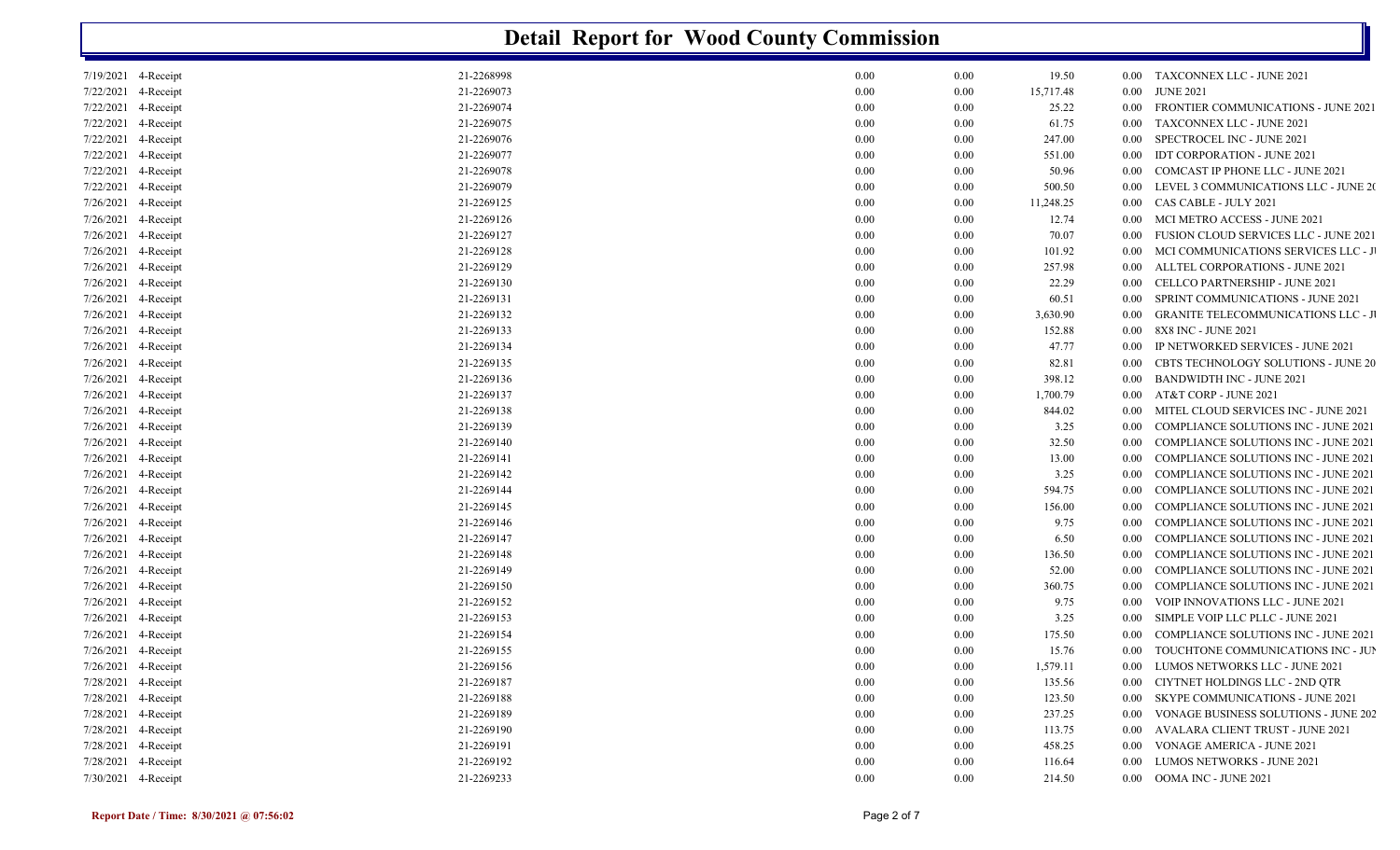|                                |                                |                                                   |                                 |                                                         | <b>Detail Report for Wood County Commission</b>                         |                  |                                |                                   |      |                                                                  |           |
|--------------------------------|--------------------------------|---------------------------------------------------|---------------------------------|---------------------------------------------------------|-------------------------------------------------------------------------|------------------|--------------------------------|-----------------------------------|------|------------------------------------------------------------------|-----------|
|                                | 7/30/2021 4-Receipt            |                                                   | 21-2269234                      | 4-Receipt                                               |                                                                         | 0.00             | 0.00                           | 357.50<br>78,281.48               |      | 0.00 AVALARA CLIENT TRUST - JUNE 2021<br><b>Balance Period</b> 1 | 78,281.48 |
| 7346381                        |                                |                                                   |                                 | Totals For 7346                                         |                                                                         |                  |                                | 78,281.48                         |      |                                                                  |           |
| $\frac{Fund}{7}$               |                                | Account<br>346                                    | Sub1<br>381                     |                                                         | Sub2                                                                    | Sub3             |                                |                                   |      |                                                                  |           |
| E-911 FUND                     | <b>YTD Budget</b><br>75,000.00 | EMERGENCY 911 FEE<br><b>YTD Revisions</b><br>0.00 | <b>YTD Revised</b><br>75,000.00 | CHARGES TO OTHER ENTIITIES<br><b>YTD Debits</b><br>0.00 | <b>YTD Credits YTD Encumbered</b><br>6, 250.00<br><b>Detail Records</b> | 0.00             | <b>YTD Used</b><br>(6, 250.00) | <b>YTD</b> Available<br>68,750.00 |      | <b>Fiscal Year Beginning Bal</b><br>0.00                         |           |
| <b>Date</b>                    | Transaction                    | <b>Vendor</b>                                     | <b>Invoice No</b>               |                                                         | <b>Check No Purchase Order</b>                                          | <b>Revisions</b> | <b>Debits</b>                  | <b>Credits</b>                    |      | <b>PO Amt Description</b>                                        |           |
|                                | 7/26/2021 4-Receipt            |                                                   | 21-2269114                      | 4-Receipt                                               |                                                                         | 0.00             | $0.00\,$                       | 6,250.00<br>6,250.00              |      | 0.00 E911 - JUNE 2021                                            |           |
| 7365                           |                                |                                                   |                                 | <b>Totals For 7346381</b>                               |                                                                         |                  |                                | 6,250.00                          |      | <b>Balance Period</b> 1                                          | 6,250.00  |
| $\frac{Fund}{7}$<br>E-911 FUND |                                | <b>Account</b><br>365<br><b>INTEREST EARNED</b>   | Sub1                            |                                                         | Sub2                                                                    | Sub3             |                                |                                   |      |                                                                  |           |
|                                | <b>YTD Budget</b><br>1,300.00  | <b>YTD Revisions</b><br>0.00                      | <b>YTD Revised</b><br>1,300.00  | <b>YTD Debits</b><br>0.00                               | <b>YTD Credits YTD Encumbered</b><br>70.12<br><b>Detail Records</b>     | 0.00             | <b>YTD Used</b><br>(70.12)     | <b>YTD Available</b><br>1,229.88  |      | <b>Fiscal Year Beginning Bal</b><br>0.00                         |           |
| <b>Date</b>                    | <b>Transaction</b>             | <b>Vendor</b>                                     | <b>Invoice No</b>               |                                                         | <b>Check No Purchase Order</b>                                          | <b>Revisions</b> | <b>Debits</b>                  | <b>Credits</b>                    |      | <b>PO Amt Description</b>                                        |           |
|                                | 7/31/2021 4-Receipt            |                                                   | 21-2269259                      | 4-Receipt                                               |                                                                         | 0.00             | 0.00                           | 70.12<br>70.12                    | 0.00 | WESBANCO - JULY 2021                                             |           |
| 771240211                      |                                |                                                   |                                 | Totals For 7365                                         |                                                                         |                  |                                | 70.12                             |      | <b>Balance Period</b> 1                                          | 70.12     |
| $\frac{Fund}{7}$<br>E-911 FUND |                                | Account<br>712<br>COMM CTR/E 9-1-1                | Sub1<br>40                      | CONTRACTURAL SERVICES                                   | Sub2<br>211<br>TELEPHONES                                               | Sub3             |                                |                                   |      |                                                                  |           |
|                                | <b>YTD Budget</b><br>75,000.00 | <b>YTD Revisions</b><br>0.00                      | <b>YTD Revised</b><br>75,000.00 | <b>YTD Debits</b><br>456.83                             | <b>YTD Credits YTD Encumbered</b><br>0.00                               | 0.00             | <b>YTD Used</b><br>(456.83)    | <b>YTD</b> Available<br>74,543.17 |      | <b>Fiscal Year Beginning Bal</b><br>0.00                         |           |
| <b>Date</b>                    | Transaction                    | <b>Vendor</b>                                     | <b>Invoice No</b>               |                                                         | Detail Records —<br><b>Check No Purchase Order</b>                      | <b>Revisions</b> | <b>Debits</b>                  | <b>Credits</b>                    |      | <b>PO Amt Description</b>                                        |           |
|                                | 7/20/2021 2-Invoice            | AT&T MOBILITY                                     | 07282021A                       | 2-Invoice                                               | 8112                                                                    | 0.00             | 456.83<br>456.83               | 0.00                              |      | 0.00 ACCT NO 287283648718                                        |           |
|                                | 7712.40.216.1612               |                                                   |                                 | Totals For 771240211                                    |                                                                         |                  | 456.83                         |                                   |      | <b>Balance Period</b> 1                                          | 456.83    |

**7 712 40 216 1612**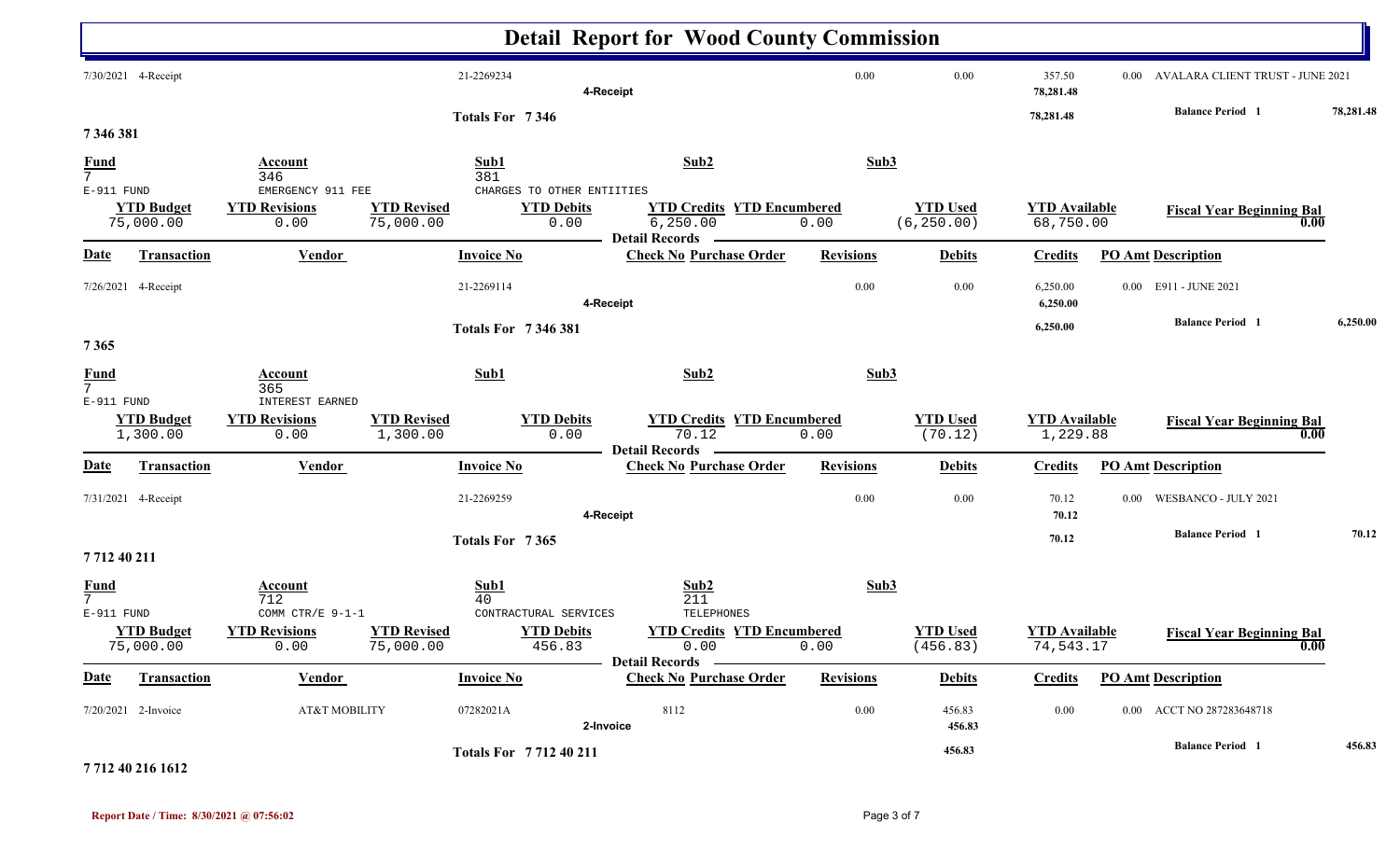| Fund<br>$7\overline{ }$<br>E-911 FUND |                                | Account<br>712<br>COMM CTR/E 9-1-1              |                                  | Sub1<br>40<br>CONTRACTURAL SERVICES | Sub <sub>2</sub><br>216<br>M&R -EQUIPMENT                          |                      | Sub3<br>1612<br>E-911 |                               |                                     |          |                                                               |          |
|---------------------------------------|--------------------------------|-------------------------------------------------|----------------------------------|-------------------------------------|--------------------------------------------------------------------|----------------------|-----------------------|-------------------------------|-------------------------------------|----------|---------------------------------------------------------------|----------|
|                                       | <b>YTD Budget</b><br>65,000.00 | <b>YTD Revisions</b><br>0.00                    | <b>YTD Revised</b><br>65,000.00  | <b>YTD Debits</b><br>1,683.00       | <b>YTD Credits YTD Encumbered</b><br>0.00<br><b>Detail Records</b> | 1,984.72             |                       | <b>YTD Used</b><br>(1,683.00) | <b>YTD</b> Available<br>61,332.28   |          | <b>Fiscal Year Beginning Bal</b>                              | 0.00     |
| Date                                  | <b>Transaction</b>             | <b>Vendor</b>                                   |                                  | Invoice No                          | <b>Check No Purchase Order</b>                                     |                      | <b>Revisions</b>      | <b>Debits</b>                 | <b>Credits</b>                      |          | <b>PO Amt Description</b>                                     |          |
| 7/1/2021                              | 1-Purchase Order               |                                                 | RELIANT POWER MANAGEM            |                                     |                                                                    | 84534 PY2021         | 0.00                  | 0.00                          | 0.00                                | 893.00   | <b>GENERATOR REPAIR DUE TO LIGHTENING</b>                     |          |
| 7/15/2021                             | 1-Purchase Order               | <b>NEWEGG BUSINESS</b>                          |                                  |                                     | 84597                                                              |                      | 0.00                  | 0.00                          | 0.00                                | 52.60    | 4 PCS COOLING FAN FOR HP PROLIANT DI                          |          |
| 7/15/2021                             | 1-Purchase Order               | <b>NEWEGG BUSINESS</b>                          |                                  |                                     | 84605                                                              |                      | 0.00                  | 0.00                          | 0.00                                | 662.12   | NEWMAR-UR48 3-UNITY RECTIFIER,-54.4 V                         |          |
|                                       |                                |                                                 |                                  |                                     | 1-Purchase Order                                                   |                      |                       |                               |                                     |          |                                                               |          |
|                                       |                                | 7/26/2021 1-Purchase Order Pending Pcard AMAZON |                                  |                                     | 84647                                                              |                      | 0.00                  | 0.00                          | 0.00                                |          | 1,200.00 Strobe lights; labels; ethernet surge protector; pov |          |
|                                       |                                |                                                 |                                  |                                     | 1-Purchase Order Pe                                                |                      |                       |                               |                                     |          |                                                               |          |
| 7/9/2021                              | 2-Invoice                      |                                                 | MILLER COMMUNICATIONS 1 117763   |                                     | 84294<br>8105                                                      |                      | 0.00                  | 790.00                        | 0.00                                | 70.00    | <b>DESK MICE</b>                                              |          |
|                                       | $7/20/2021$ 2-Invoice          |                                                 | <b>RELIANT POWER MANAGEM 197</b> |                                     | 8116 84534                                                         |                      | 0.00                  | 893.00                        | 0.00                                |          | (893.00) GENERATOR REPAIR DUE TO LIGHTENING                   |          |
|                                       |                                |                                                 |                                  |                                     | 2-Invoice                                                          |                      |                       | 1,683.00                      |                                     |          |                                                               |          |
|                                       |                                |                                                 |                                  | Totals For 7712402161612            |                                                                    |                      |                       | 1,683.00                      |                                     | 1,984.72 | <b>Balance Period 1</b>                                       | 1,683.00 |
| 771240217                             |                                |                                                 |                                  |                                     |                                                                    |                      |                       |                               |                                     |          |                                                               |          |
| Fund<br>$7^{\circ}$                   |                                | Account<br>712                                  |                                  | Sub1<br>40                          | Sub2                                                               |                      | Sub3                  |                               |                                     |          |                                                               |          |
| E-911 FUND                            |                                | COMM CTR/E $9-1-1$                              |                                  | CONTRACTURAL SERVICES               | 217                                                                | M&R-AUTOS & TRUCKS   |                       |                               |                                     |          |                                                               |          |
|                                       | <b>YTD Budget</b>              | <b>YTD Revisions</b>                            | <b>YTD Revised</b>               | <b>YTD Debits</b>                   | <b>YTD Credits YTD Encumbered</b>                                  |                      |                       | <b>YTD Used</b>               | <b>YTD</b> Available                |          | <b>Fiscal Year Beginning Bal</b>                              |          |
|                                       | 5,000.00                       | 0.00                                            | 5,000.00                         | 34.48                               | 0.00                                                               |                      | 0.50                  | (34.48)                       | 4,965.02                            |          |                                                               | 0.00     |
|                                       |                                |                                                 |                                  |                                     | <b>Detail Records</b>                                              |                      |                       |                               |                                     |          |                                                               |          |
| Date                                  | Transaction                    | <b>Vendor</b>                                   |                                  | <b>Invoice No</b>                   | <b>Check No Purchase Order</b>                                     |                      | <b>Revisions</b>      | <b>Debits</b>                 | <b>Credits</b>                      |          | <b>PO Amt Description</b>                                     |          |
| 7/8/2021                              | 1-Purchase Order               | <b>ADVANCE AUTO PARTS</b>                       |                                  |                                     | 84567                                                              |                      | 0.00                  | 0.00                          | 0.00                                |          | 34.98 OIL & FILTER FOR CHEVY COLORADO                         |          |
|                                       |                                |                                                 |                                  |                                     | 1-Purchase Order                                                   |                      |                       |                               |                                     |          |                                                               |          |
|                                       | 7/20/2021 2-Invoice            | <b>ADVANCE AUTO PARTS</b>                       |                                  | 12560-312599                        | 8111<br>84567<br>2-Invoice                                         |                      | 0.00                  | 34.48<br>34.48                | 0.00                                |          | (34.48) OIL & FILTER FOR CHEVY COLORADO                       |          |
|                                       |                                |                                                 |                                  | Totals For 771240217                |                                                                    |                      |                       | 34.48                         |                                     | 0.50     | <b>Balance Period 1</b>                                       | 34.48    |
| 771240221                             |                                |                                                 |                                  |                                     |                                                                    |                      |                       |                               |                                     |          |                                                               |          |
| Fund                                  |                                | Account                                         |                                  | Sub1                                | Sub <sub>2</sub>                                                   |                      | Sub3                  |                               |                                     |          |                                                               |          |
| $\overline{7}$<br>$E-911$ FUND        |                                | 712<br>COMM CTR/E 9-1-1                         |                                  | 40<br>CONTRACTURAL SERVICES         | 221                                                                | TRAINING & EDUCATION |                       |                               |                                     |          |                                                               |          |
|                                       |                                | <b>YTD Revisions</b>                            |                                  |                                     | <b>YTD Credits YTD Encumbered</b>                                  |                      |                       | <b>YTD Used</b>               |                                     |          |                                                               |          |
|                                       | <b>YTD</b> Budget<br>25,000.00 | 0.00                                            | <b>YTD Revised</b><br>25,000.00  | <b>YTD Debits</b><br>162.01         | 0.00                                                               | 2,722.86             |                       | (162.01)                      | <b>YTD</b> Available<br>22, 115. 13 |          | <b>Fiscal Year Beginning Bal</b>                              | 0.00     |
| <u>Date</u>                           | Transaction                    | Vendor                                          |                                  | <b>Invoice No</b>                   | <b>Detail Records</b><br><b>Check No Purchase Order</b>            |                      | <b>Revisions</b>      | Debits                        | <b>Credits</b>                      |          | <b>PO Amt Description</b>                                     |          |
| 7/1/2021                              | 1-Purchase Order               | APCO INTERNATIONAL                              |                                  |                                     |                                                                    | 84504 PY2021         | 0.00                  | 0.00                          | 0.00                                |          | 155.00 Recertifications: Law Enf Comm Officer; Comm           |          |

**Report Date / Time: 8/30/2021 @ 07:56:02** Page 4 of 7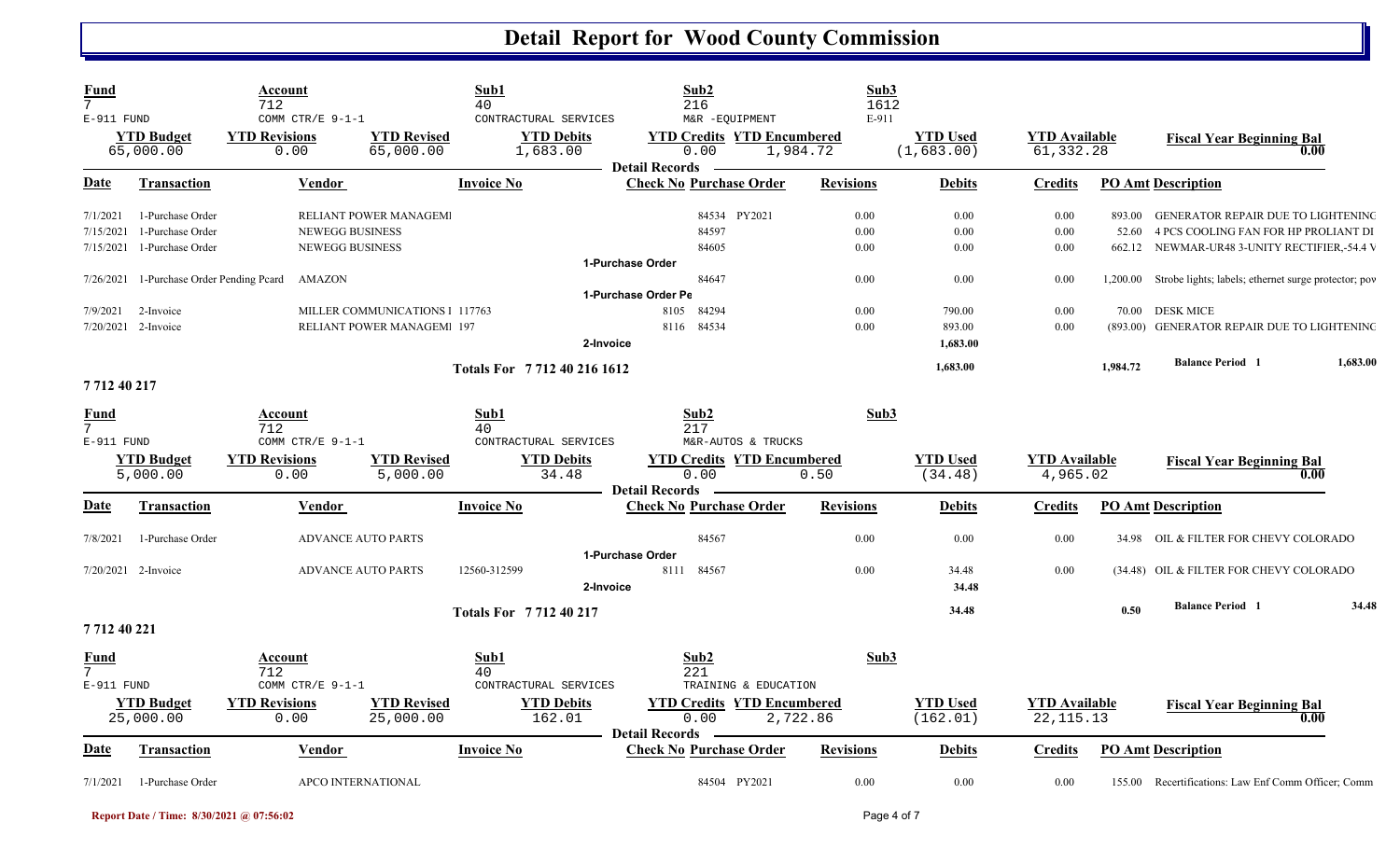|                                |                                                        |                                            |                               |                             | <b>Detail Report for Wood County Commission</b> |                  |                  |                      |                                         |                                            |        |
|--------------------------------|--------------------------------------------------------|--------------------------------------------|-------------------------------|-----------------------------|-------------------------------------------------|------------------|------------------|----------------------|-----------------------------------------|--------------------------------------------|--------|
| 7/1/2021                       | 1-Purchase Order                                       | <b>EMBASSY SUITES</b>                      |                               |                             | 84397 PY2021                                    | $0.00\,$         | 0.00             | 0.00                 | 872.00                                  | LODGING DURING APCO CONFERENCE             |        |
| 7/1/2021                       | 1-Purchase Order                                       | <b>MARRIOTT SUITES</b>                     |                               | 84471 PY2021                | 0.00                                            | 0.00             | 0.00             | 728.85               | 4 NIGHTS STAY FOR NIOA CONFERENCE       |                                            |        |
| 7/1/2021                       | 1-Purchase Order                                       | <b>WEST VIRGINIA APCO</b>                  |                               | PY2021<br>84396             | 0.00                                            | 0.00             | 0.00             | 650.00               | APCO STATE CONFERENCE REGISTRATION      |                                            |        |
| 7/15/2021                      | 1-Purchase Order                                       |                                            | NATIONAL EMERGENCY NUM        |                             | 84607                                           | 0.00             | 0.00             | 0.00                 | 300.00                                  | TICKETS FOR EXHIBIT HALL, VENDOR EXI       |        |
|                                |                                                        |                                            |                               |                             | 1-Purchase Order                                |                  |                  |                      |                                         |                                            |        |
| 7/9/2021                       | 2-Invoice                                              | <b>COAST TO COAST</b>                      |                               | <b>IVC0100957</b>           | 8103<br>84465                                   | 0.00             | 162.01           | 0.00                 |                                         | 17.01 911 STICKERS                         |        |
|                                |                                                        |                                            |                               | 2-Invoice                   |                                                 |                  | 162.01           |                      |                                         |                                            |        |
| 7712 40 222                    |                                                        |                                            |                               | <b>Totals For 771240221</b> |                                                 |                  | 162.01           |                      | 2,722.86                                | <b>Balance Period</b> 1                    | 162.01 |
|                                |                                                        |                                            |                               |                             |                                                 |                  |                  |                      |                                         |                                            |        |
| <u>Fund</u><br>$7\overline{ }$ |                                                        | Account<br>712                             |                               | Sub1<br>40                  | Sub2                                            | Sub3             |                  |                      |                                         |                                            |        |
| E-911 FUND                     |                                                        | COMM CTR/E 9-1-1                           |                               | CONTRACTURAL SERVICES       | 222<br>DUES & SUBSCRIPTIONS                     |                  |                  |                      |                                         |                                            |        |
|                                | <b>YTD Budget</b>                                      | <b>YTD Revisions</b>                       | <b>YTD Revised</b>            | <b>YTD Debits</b>           | <b>YTD Credits YTD Encumbered</b>               |                  | <b>YTD Used</b>  | <b>YTD Available</b> |                                         | <b>Fiscal Year Beginning Bal</b>           |        |
|                                | 2,500.00                                               | 0.00                                       | 2,500.00                      | 125.00                      | 0.00                                            | 0.00             | (125.00)         | 2,375.00             |                                         |                                            | 0.00   |
|                                |                                                        |                                            |                               |                             | <b>Detail Records</b>                           |                  |                  |                      |                                         |                                            |        |
| <u>Date</u>                    | <b>Transaction</b>                                     | <b>Vendor</b>                              |                               | <b>Invoice No</b>           | <b>Check No Purchase Order</b>                  | <b>Revisions</b> | <b>Debits</b>    | <b>Credits</b>       |                                         | <b>PO Amt Description</b>                  |        |
| 7/8/2021                       | 1-Purchase Order Pending Pcard                         |                                            | WV EMERGENCY MANAGEM          |                             | 84569                                           | 0.00             | 0.00             | 0.00                 | 125.00                                  | VOTING MEMBERSHIP; ASSOCIATE MEMB          |        |
|                                |                                                        |                                            |                               |                             | 1-Purchase Order Pe                             |                  |                  |                      |                                         |                                            |        |
|                                | $7/20/2021$ 2-Invoice                                  |                                            | WV EMERGENCY MANAGEM 06282021 | 2-Invoice                   | 8119 84569                                      | 0.00             | 125.00<br>125.00 | 0.00                 |                                         | (125.00) VOTING MEMBERSHIP; ASSOCIATE MEMB |        |
|                                |                                                        |                                            |                               |                             |                                                 |                  |                  |                      |                                         | <b>Balance Period</b> 1                    | 125.00 |
| 771240230                      |                                                        |                                            |                               | Totals For 771240222        |                                                 |                  | 125.00           |                      |                                         |                                            |        |
| <b>Fund</b>                    |                                                        | Account<br>712                             |                               | Sub2<br>Sub1<br>230<br>40   |                                                 | Sub3             |                  |                      |                                         |                                            |        |
| E-911 FUND                     |                                                        | COMM CTR/E 9-1-1                           |                               | CONTRACTURAL SERVICES       | CONTRACTED SERVICES                             |                  |                  |                      |                                         |                                            |        |
|                                | <b>YTD Budget</b>                                      | <b>YTD Revisions</b><br><b>YTD Revised</b> |                               | <b>YTD Debits</b>           | <b>YTD Credits YTD Encumbered</b>               |                  | <b>YTD</b> Used  |                      | <b>YTD Available</b>                    | <b>Fiscal Year Beginning Bal</b>           |        |
|                                | 175,000.00                                             | 0.00                                       | 175,000.00                    | 24, 265.00                  | 0.00<br>12,019.51                               |                  | (24, 265.00)     | 138,715.49           |                                         |                                            | 0.00   |
|                                |                                                        |                                            |                               |                             | <b>Detail Records</b>                           |                  |                  |                      |                                         |                                            |        |
| <u>Date</u>                    | <b>Transaction</b>                                     | Vendor                                     |                               | <b>Invoice No</b>           | <b>Check No Purchase Order</b>                  | <b>Revisions</b> | <b>Debits</b>    | <b>Credits</b>       |                                         | <b>PO Amt Description</b>                  |        |
| 7/1/2021                       | 1-Purchase Order                                       | <b>LAMP PESTPROOF</b>                      |                               |                             | 84335 PY2021                                    | 0.00             | 0.00             | 0.00                 | 400.00                                  | CHEMICAL TREATMENT FOR BED BUGS            |        |
| 7/1/2021                       | 1-Purchase Order                                       |                                            | MEDEXPRESS URGENT CARE        |                             | 84477 PY2021                                    | $0.00\,$         | 0.00             | 0.00                 | 87.00                                   | PRE EMPLOYMENT PHYSICAL FOR ASHLE          |        |
|                                | 7/1/2021 1-Purchase Order                              |                                            | MEDEXPRESS URGENT CARE        |                             | 84479 PY2021                                    | $0.00\,$         | 0.00             | $0.00\,$             |                                         | 87.00 PRE EMPLOYMENT PHYSICAL CARL STAN    |        |
| 7/1/2021                       | 1-Purchase Order                                       |                                            | TIANO-KNOPP ASSOC., INC.      |                             | 84499 PY2021                                    | 0.00             | 0.00             | 0.00                 |                                         | 500.00 CARES ACT REPORT AND SUBMISSION FO  |        |
| 7/1/2021                       | 1-Purchase Order                                       | TPL COMMUNICATIONS                         |                               |                             | 84262 PY2021                                    | 0.00             | 0.00             | 0.00                 | 1,200.00                                | RF AMP REPAIR                              |        |
| 7/1/2021                       | 1-Purchase Order                                       |                                            | UNIFIED SOLUTIONS LLC         |                             | 84469 PY2021                                    | 0.00             | 0.00             | 0.00                 |                                         | 6,095.00 ANNUAL MAINTENANCE 2020-2021      |        |
| 7/1/2021                       | 1-Purchase Order                                       |                                            | WV DRUG TESTING LABORA'       |                             | 84476 PY2021                                    | 0.00             | 0.00             | $0.00\,$             | 20.00                                   | PRE EMPLOYMENT DRUG SCREEN ASHLE'          |        |
| 7/1/2021                       | 1-Purchase Order                                       |                                            | WV DRUG TESTING LABORA'       |                             | 84478 PY2021                                    | 0.00             | 0.00             | $0.00\,$             |                                         | 20.00 PRE EMPLOYMENT DRUG SCREEN CARL S    |        |
|                                | $7/12/2021$ 1-Purchase Order                           |                                            | PARKERSBURG NEWS & SEN        |                             | 84573                                           | 0.00             | 0.00             | $0.00\,$             |                                         | 146.46 legal ad for 911 building           |        |
|                                | $7/15/2021$ 1-Purchase Order                           | <b>CINTAS CORPORATION</b>                  |                               |                             | 84599                                           | 0.00             | 0.00             | $0.00\,$             |                                         | 55.00 MISC MEDICAL SUPPLIES FOR APRIL      |        |
|                                | $7/15/2021$ 1-Purchase Order                           |                                            | RF TECHNOLOGY AMERICAS        |                             | 84598                                           | 0.00             | 0.00             | $0.00\,$             |                                         | 3,138.00 E2-UPGRADE (5 EA)                 |        |
|                                | $7/15/2021$ 1-Purchase Order<br>RF TECHNOLOGY AMERICAS |                                            |                               | 84598                       | $0.00\,$                                        | 0.00             | $0.00\,$         |                      | 0.00 IP E2-P25 PROGRAMMING SOFTWARE P25 |                                            |        |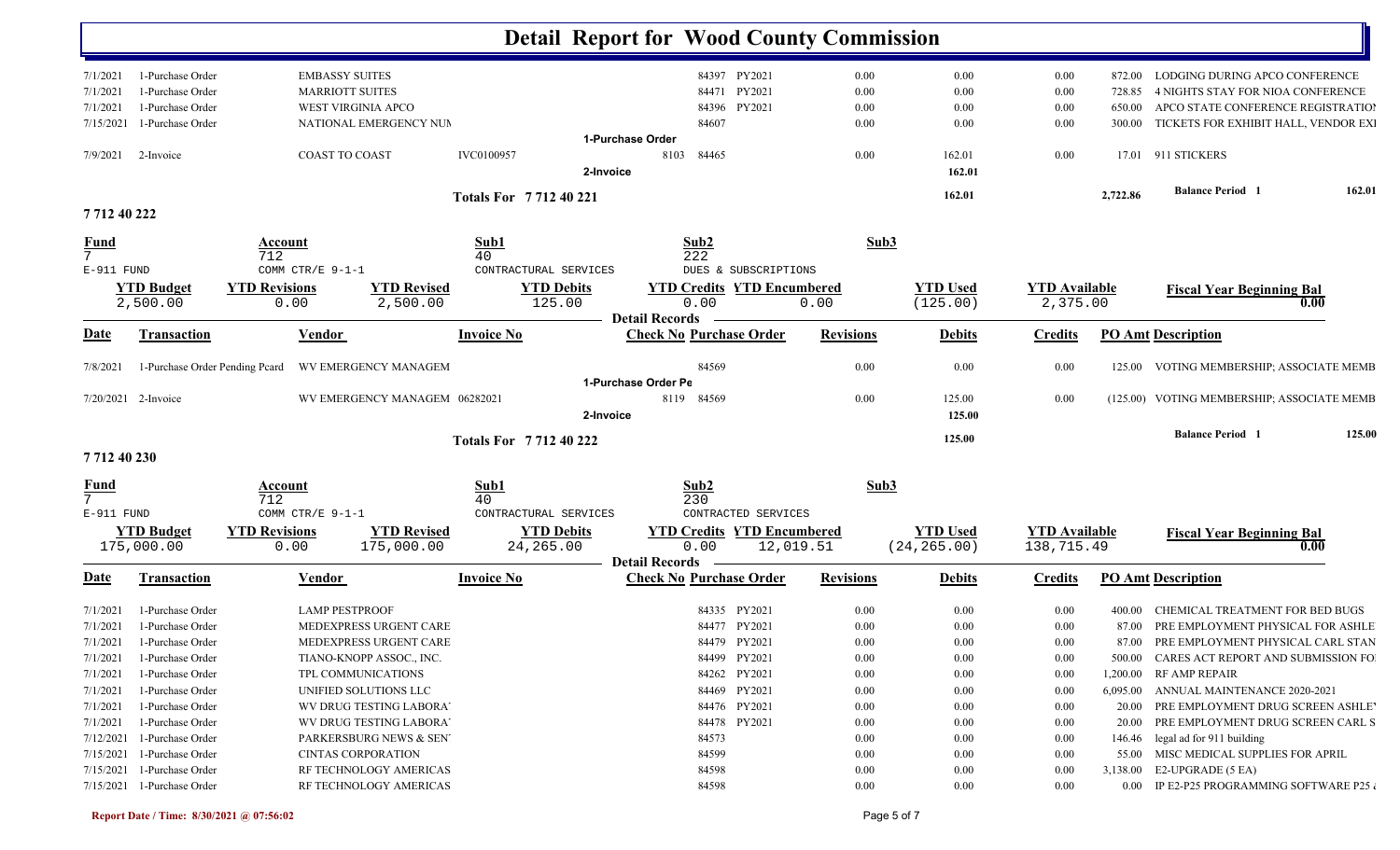|              | $7/19/2021$ 1-Purchase Order | <b>TELCONN</b>                                                 |                             |                       | 84623                                                    | 0.00             | 0.00            | 0.00                 | 900.00    | P2P DISH INSTALLS BETWEEN MONT HILL            |        |
|--------------|------------------------------|----------------------------------------------------------------|-----------------------------|-----------------------|----------------------------------------------------------|------------------|-----------------|----------------------|-----------|------------------------------------------------|--------|
| 7/19/2021    | 1-Purchase Order             | <b>TELCONN</b>                                                 |                             |                       | 84624                                                    | 0.00             | 0.00            | 0.00                 | 1,500.00  | REPLACE & ALIGN DISHES AT WTAP                 |        |
| 7/19/2021    | 1-Purchase Order             | <b>TELCONN</b>                                                 |                             |                       | 84625                                                    | 0.00             | 0.00            | 0.00                 | 1,200.00  | REPLACE DISHES AT MONT HILL & ALIGN            |        |
| 7/29/2021    | 1-Purchase Order             | TIANO-KNOPP ASSOC., INC.                                       |                             |                       | 84657                                                    | 0.00             | 0.00            | 0.00                 | 500.00    | CARES ACT REPORT & SUBMISSION FOR J            |        |
|              |                              |                                                                |                             | 1-Purchase Order      |                                                          |                  |                 |                      |           |                                                |        |
| 7/9/2021     | 2-Invoice                    | <b>MOTOROLA</b>                                                | 16151347                    | 8106                  | 83671                                                    | 0.00             | 19,000.00       | 0.00                 | $0.00\,$  | SITE LICENSE FOR PINE RUN TOWER                |        |
| 7/9/2021     | 2-Invoice                    | PURE WATER PARTNERS                                            | 806752                      | 8107                  |                                                          | 0.00             | 58.00           | 0.00                 | 0.00      | <b>ACCT NO 14873</b>                           |        |
| 7/13/2021    | 2-Invoice                    | <b>SEGRA</b>                                                   | 07212021                    | 8109                  |                                                          | 0.00             | 784.00          | 0.00                 | $0.00\,$  | ACCT NO 400427739                              |        |
| 7/20/2021    | 2-Invoice                    | <b>CINTAS CORPORATION</b>                                      | 5068644087                  | 8113                  | 84599                                                    | 0.00             | 54.95           | 0.00                 |           | (54.95) MISC MEDICAL SUPPLIES FOR APRIL        |        |
| 7/20/2021    | 2-Invoice                    | <b>LAMP PESTPROOF</b>                                          | 395363                      | 8114                  |                                                          | 0.00             | 75.00           | 0.00                 |           | 0.00 CUST NO 26329                             |        |
| 7/20/2021    | 2-Invoice                    | MEDEXPRESS URGENT CARE 1933750C3908                            |                             | 8115                  | 84477                                                    | 0.00             | 87.00           | 0.00                 |           | (87.00) PRE EMPLOYMENT PHYSICAL FOR ASHLE      |        |
| 7/20/2021    | 2-Invoice                    | MEDEXPRESS URGENT CARE 1933750C3908A                           |                             | 8115                  | 84479                                                    | 0.00             | 87.00           | 0.00                 |           | (87.00) PRE EMPLOYMENT PHYSICAL CARL STAN      |        |
| 7/20/2021    | 2-Invoice                    | T&S LAWN-LANDSCAPE INC                                         | 50369                       | 8117                  |                                                          | 0.00             | 375.00          | 0.00                 | $0.00\,$  | MOWING                                         |        |
| 7/20/2021    | 2-Invoice                    | <b>VERIZON WIRELESS</b>                                        | 9882900149                  | 8118                  |                                                          | 0.00             | 144.05          | 0.00                 | $0.00\,$  | ACCT NO 221938858-00001                        |        |
| 7/27/2021    | 2-Invoice                    | <b>TELCONN</b>                                                 | 18120                       | 8121                  | 84625                                                    | 0.00             | 1,200.00        | 0.00                 |           | (1,200.00) REPLACE DISHES AT MONT HILL & ALIGN |        |
| 7/27/2021    | 2-Invoice                    | <b>TELCONN</b>                                                 | 18111                       | 8121                  | 84624                                                    | 0.00             | 1,500.00        | 0.00                 |           | (1,500.00) REPLACE & ALIGN DISHES AT WTAP      |        |
|              | 7/27/2021 2-Invoice          | <b>TELCONN</b>                                                 | 18110                       | 8121                  | 84623                                                    | 0.00             | 900.00          | 0.00                 |           | (900.00) P2P DISH INSTALLS BETWEEN MONT HILL   |        |
|              |                              |                                                                |                             | 2-Invoice             |                                                          |                  | 24,265.00       |                      |           |                                                |        |
|              |                              |                                                                | <b>Totals For 771240230</b> |                       |                                                          |                  | 24,265.00       |                      | 12,019.51 | <b>Balance Period 1</b><br>24,265.00           |        |
| 7712 55 341  |                              |                                                                |                             |                       |                                                          |                  |                 |                      |           |                                                |        |
| <u>Fund</u>  |                              | Account                                                        | Sub1                        |                       | Sub2                                                     | Sub3             |                 |                      |           |                                                |        |
| 7            |                              | 712                                                            | 55                          |                       | 341                                                      |                  |                 |                      |           |                                                |        |
| $E-911$ FUND |                              | COMM CTR/E 9-1-1                                               | COMMODITIES                 |                       | SUPPLIES/MATERIALS                                       |                  |                 |                      |           |                                                |        |
|              | <b>YTD</b> Budget            | <b>YTD Revisions</b><br><b>YTD Revised</b>                     |                             | <b>YTD Debits</b>     | <b>YTD Credits YTD Encumbered</b>                        |                  | <b>YTD Used</b> | <b>YTD Available</b> |           | <b>Fiscal Year Beginning Bal</b>               |        |
|              | 10,000.00                    | 10,000.00<br>0.00                                              |                             | 349.98                | 0.00                                                     | 669.34           | (349.98)        | 8,980.68             |           | 0.00                                           |        |
|              |                              |                                                                |                             | <b>Detail Records</b> |                                                          |                  |                 |                      |           |                                                |        |
| Date         | Transaction                  | Vendor                                                         | Invoice No                  |                       | <b>Check No Purchase Order</b>                           | <b>Revisions</b> | <b>Debits</b>   | <b>Credits</b>       |           | <b>PO Amt Description</b>                      |        |
| 7/1/2021     | 1-Purchase Order             | <b>JANI-SOURCE</b>                                             |                             |                       | PY2021<br>84464                                          | 0.00             | 0.00            | 0.00                 | 40.02     | C FOLD TOWELS; ROLLED TOWELS; T.PAP            |        |
| 7/1/2021     | 1-Purchase Order             | <b>STATIONERS INC</b>                                          |                             |                       | PY2021<br>84321                                          | 0.00             | 0.00            | 0.00                 | 560.00    | <b>BADGE REELS, 2 BOXES</b>                    |        |
| 7/8/2021     | 1-Purchase Order             | <b>SAM'S CLUB</b>                                              |                             |                       | 84565                                                    | 0.00             | 0.00            | 0.00                 | 65.00     | COFFEE, WIRT CO PARADE CANDY FOR M             |        |
| 7/29/2021    | 1-Purchase Order             | THE OLDE DUTCH RESTAURA                                        |                             |                       | 84661                                                    | 0.00             | 0.00            | 0.00                 |           | 44.34 (3) LUNCHES AND DRINKS @ \$14.78 EACH,   |        |
|              |                              |                                                                |                             | 1-Purchase Order      |                                                          |                  |                 |                      |           |                                                |        |
| 7/9/2021     | 2-Invoice                    | <b>JANI-SOURCE</b>                                             | 56733                       | 8104                  | 84464                                                    | 0.00             | 349.98          | 0.00                 |           | (40.02) C FOLD TOWELS; ROLLED TOWELS; T.PAP    |        |
|              |                              |                                                                |                             | 2-Invoice             |                                                          |                  | 349.98          |                      |           |                                                |        |
|              |                              |                                                                | <b>Totals For 771255341</b> |                       |                                                          |                  | 349.98          |                      | 669.34    | <b>Balance Period 1</b>                        | 349.98 |
|              |                              |                                                                |                             |                       |                                                          |                  |                 |                      |           |                                                |        |
|              | 7 712 55 343                 |                                                                |                             |                       |                                                          |                  |                 |                      |           |                                                |        |
| Fund         |                              | Account                                                        | Sub1                        |                       | Sub2                                                     | Sub3             |                 |                      |           |                                                |        |
|              |                              | 712                                                            | 55                          |                       | 343                                                      |                  |                 |                      |           |                                                |        |
| E-911 FUND   | <b>YTD Budget</b>            | COMM CTR/E 9-1-1<br><b>YTD Revisions</b><br><b>YTD Revised</b> | COMMODITIES                 | <b>YTD Debits</b>     | AUTOMOBILE SUPPLIES<br><b>YTD Credits YTD Encumbered</b> |                  | <b>YTD Used</b> | <b>YTD Available</b> |           |                                                |        |

Ш